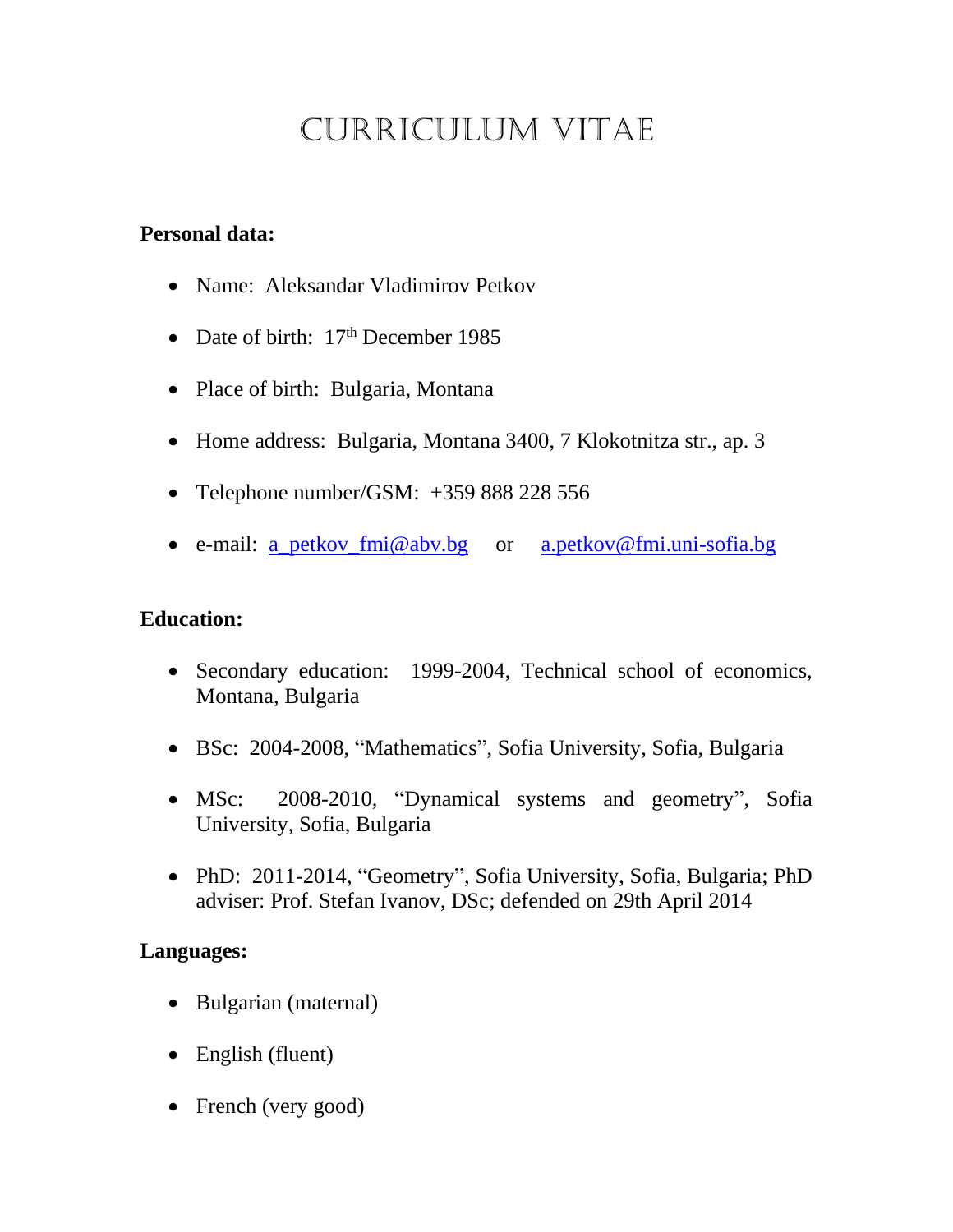• Russian (basic)

### **Professional data:**

- 1. Positions:
	- January  $27<sup>th</sup>$  2014 July  $23<sup>rd</sup>$  2014: Mathematician at Department of Geometry, Faculty of Mathematics and Informatics, Sofia University, Sofia, Bulgaria
	- July  $23<sup>rd</sup>$  2014 November  $6<sup>th</sup>$  2020: Assistant professor at Department of Geometry, Faculty of Mathematics and Informatics, Sofia University, Sofia, Bulgaria
	- November  $6<sup>th</sup>$  2020 present: Associate professor at Department of Geometry, Faculty of Mathematics and Informatics, Sofia University, Sofia, Bulgaria
	- April  $1^{st}$  2017 June 30<sup>th</sup> 2017: Postdoc researcher at Institut für Mathematik, Fakultät für Mathematik, Universität Wien, Vienna, Austria
	- October  $1<sup>st</sup>$  2017 December 31 $<sup>st</sup>$  2017: Postdoc researcher at</sup> Institut für Mathematik, Fakultät für Mathematik, Universität Wien, Vienna, Austria
	- January  $24<sup>th</sup>$  2018 March 14<sup>th</sup> 2018: Exchange visitor at Department of Mathematics, College of Arts and Sciences, University of Miami, Coral Gables, Florida, USA
	- September  $2<sup>nd</sup>$  2019 December 15<sup>th</sup> 2019: Visiting scholar at Institute of the Mathematical Sciences of the Americas (IMSA), University of Miami, Coral Gables, Florida, USA
- 2. Teaching experience: Differential geometry (a course for mathematics subject), Geometry (a course for computer sciences subjects), Linear algebra and Analytical geometry (a course for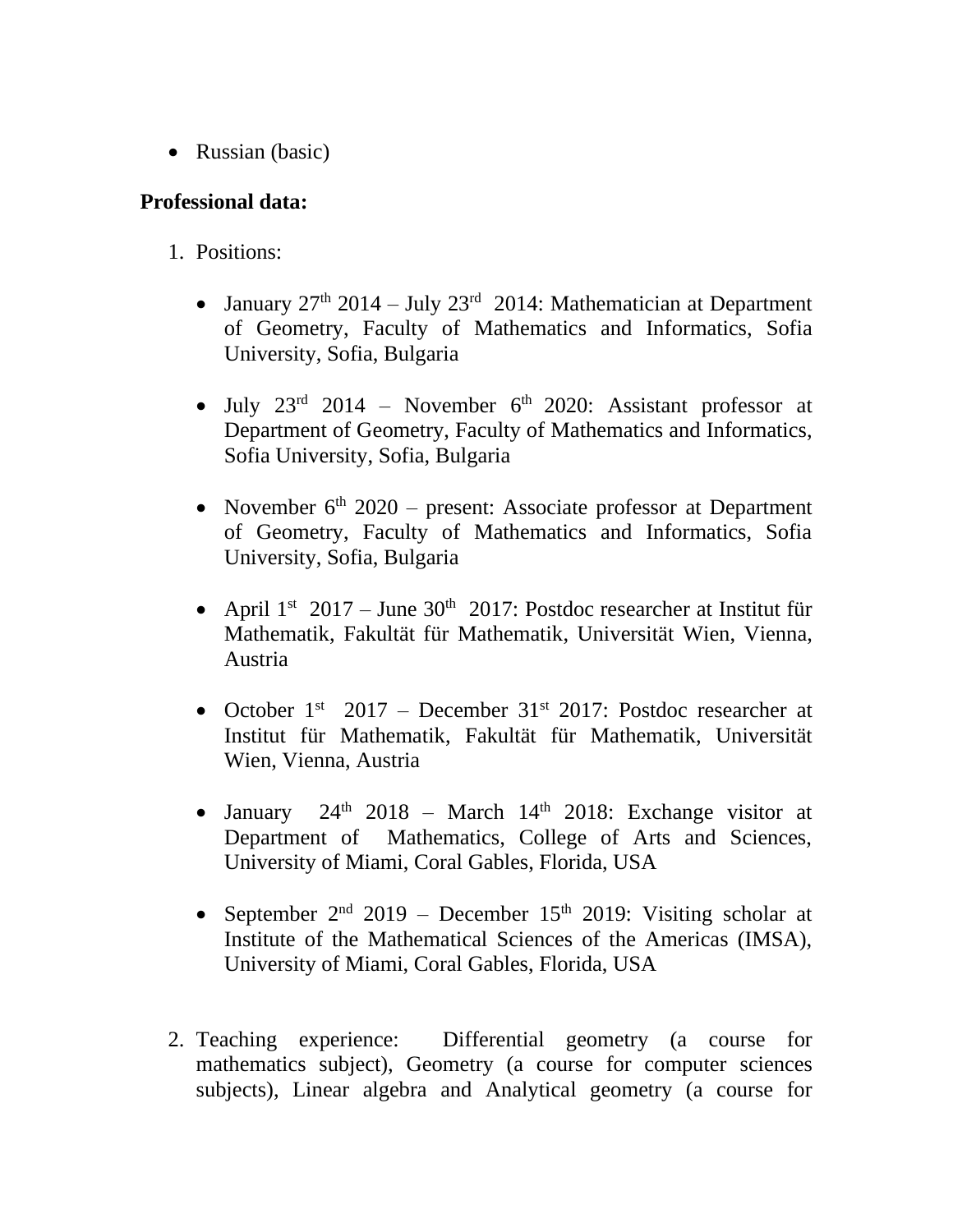physical and chemical sciences subjects), Mathematics (a course for geological sciences subject), Analytical geometry (a course for statistics and mathematics subjects)

3. Research interests: String theory and related geometric structures, Geometry of hyperKaehler manifolds with torsion (HKT-manifolds), Sub-Riemannian geometry (especially Geometry of quaternionic contact (QC-) manifolds), Contact geometry, Geometric analysis and PDEs, Complex algebraic geometry

#### **List of publications:**

- 1. Ivanov, S., A. Petkov. "HKT manifolds with holonomy SL(n,H)." International Mathematics Research Notices (2011), doi: 10.1093/imrn/rnr160, 21 pages.
- 2. Ivanov, S., A. Petkov, D. Vassilev. "The Sharp Lower Bound of the First Eigenvalue of the Sub-Laplacian on a Quaternionic Contact Manifold." Journal of Geometric Analysis, doi: 10.1007/s12220-012- 9354-9, (2012): 1-23.
- 3. Ivanov, S., A. Petkov, D. Vassilev. "The sharp lower bound of the first eigenvalue of the sub-Laplacian on a quaternionic contact manifold in dimension seven." Nonlinear Analysis 93 (2013): 51-61.
- 4. Ivanov, S., A. Petkov, D. Vassilev. "The Obata sphere theorems on a quaternionic contact manifold of dimension bigger than seven." Journal of Spectral Theory, vol. 7, No. 4 (2017), 1119-1170.
- 5. Petkov, A. "A Lichnerowicz-type result on a seven-dimensional quaternionic contact manifold." Ann. Sofia Univ., Fac. Math. and Inf. 101 (2014): 193-213.
- 6. Ivanov, S., A. Petkov. "The qc Yamabe problem on non-spherical quaternionic contact manifolds." Journal de Mathématiques Pures et Appliquées (2018) DOI: 10.1016/j.matpur.2018.06.011.
- 7. Petkov, A. "An Entropy Formula for the Heat Equation on a Quaternionic Contact Manifold." C. R. Acad. Bulg. Sci., Tome 72, No 10, 2019.